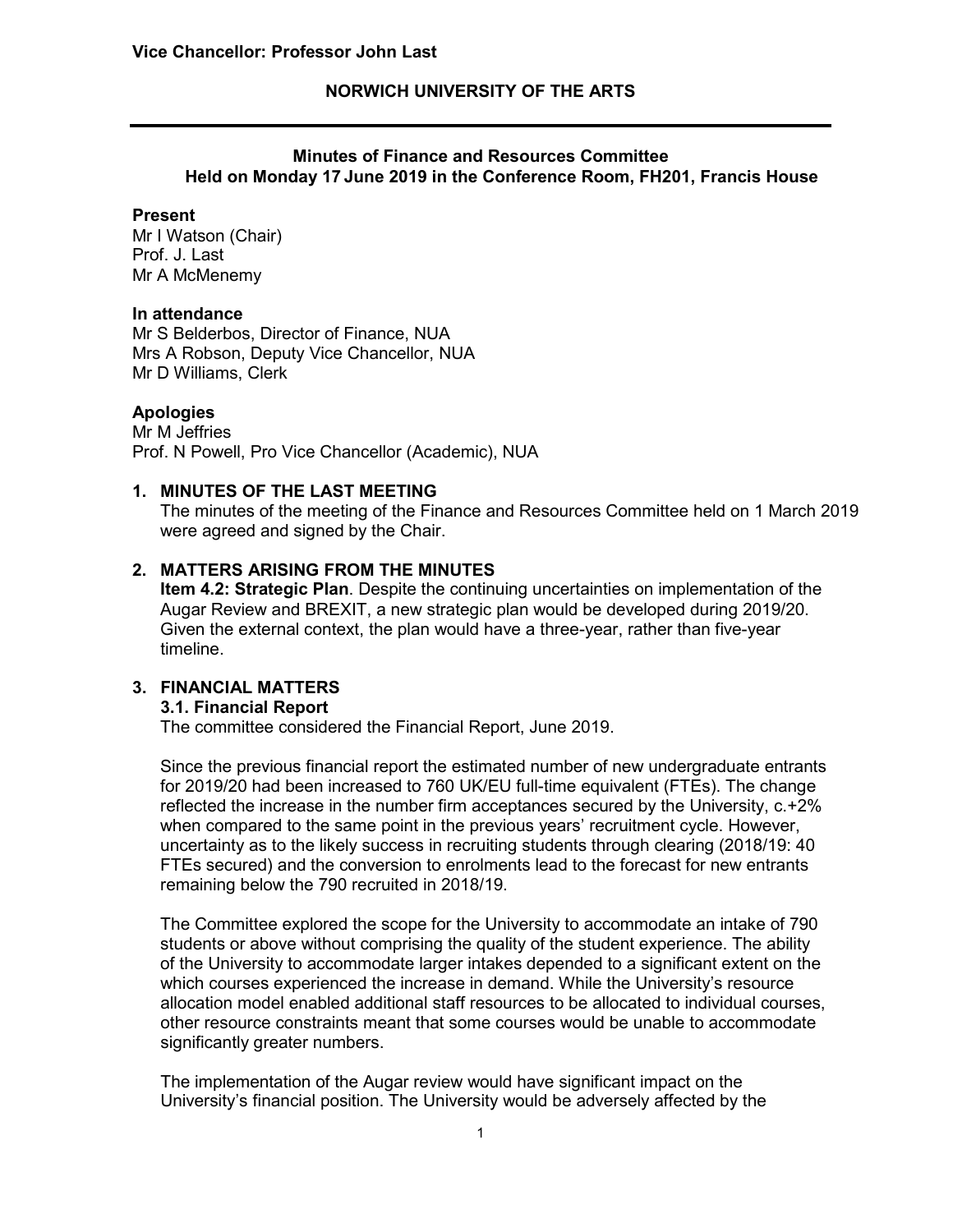## **NORWICH UNIVERSITY OF THE ARTS**

removal of funding from Foundation years and by the reduction in the full-time undergraduate tuition fee rate to £7,500. Should the changes take place, the timing of their introduction was uncertain. Although Augar had suggested the changes could be introduced for 2021/22, a more realistic assessment was that any change would not happen before the 2022/23.

The Committee noted the illustrative impact on the University's income stream, should a reduced tuition fee rate be introduced, modelled in the Financial Report.

The forecast operating surplus for 2018/19 was £4.19M. This was £277k above the surplus of £3.91M recorded in 2017/18. The outcome reflected a larger increase during 2018/19 in total income (+£1.1M) than total expenditure (+£815k).

The proposed budget for 2019/20 was for an operating surplus of £3.086M. Total income was forecast to remain as a similar level to 2018/19, with expenditure rising by 6%. The proposed budget would result in a healthy net margin (surplus to income ratio) of 13%.

Movements in the University's cash reserves were strongly influenced by the Duke Street Riverside development. Significant capital expenditure (£18M) would be incurred over a three-year period. Despite this expenditure, the University's balance sheet would remain strong. Year-end cash reserves would fall to £23.9M in 2019/20, before rising to £27.3M at the end of the forecast period in 2022/23.

The committee noted the growing pension liability. The government had initiated a review of the current arrangements for the local government pension schemes (LGPS), following concerns across the public sector as to affordability and sustainability. The outcome of the review could result in employers being given greater flexibility at a future date as to the pension arrangements they could offer employees.

The Committee approved the proposed budget for 2019/20 and commended it to Council.

### **Chair of F&R**

The Committee approved the submission of the University's five-year financial forecasts to the Office for Students (OfS).

### **Deputy Vice Chancellor**

#### **3.2. Summary of the key points from the Augar review of post-18 education and training**

The Committee considered the paper on the Augar review. Given the national context, it was unclear the extent to which the recommendations made by the review would be implemented. It was likely that implementing many of the review's recommendations would prove politically difficult.

#### **3.3. KPMG Higher Education Financial Statements Benchmarking 2017/18**

The Committee considered the benchmarking data collated by KPMG. The data enabled NUA's financial position to be benchmarked against both other pre- and post-92 institutions. The data confirmed the strength of the University's financial position.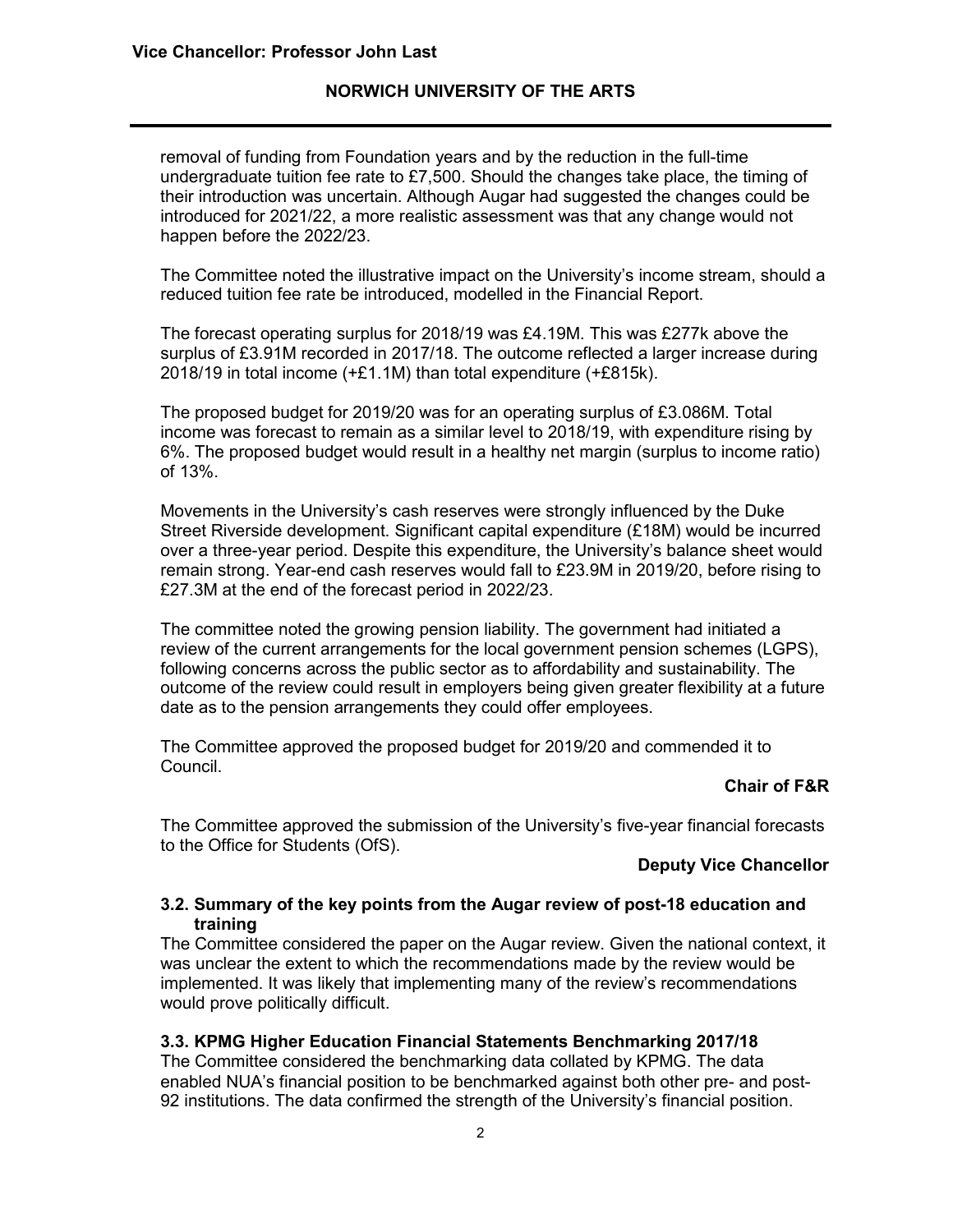The University was currently an outlier in relation to its high current ratio (measure of liquidity). The level of the ratio would be reduced in future years as a consequence of expenditure in connection with the Duke Street Riverside development but would remain strong.

The Committee noted the report.

#### **4. OFFICE FOR STUDENTS**

#### **4.1. OfS teaching grant allocations and terms and conditions of funding for 2019/20**

The committee received details of the University grant allocation from the OfS. The allocation of grants to the University's continued to decline. Although government and OfS suggested that the funding remained stable in "cash terms", this did not take account of student number growth. As a result there was a decline in per capita funding.

The Committee noted the report.

### **4.2. OfS Report and letter to Chairs of governing bodies on the financial sustainability of higher education providers in England**

Irrespective of their financial position, a general letter had been sent by OfS to all of the Chairs of Governing Bodies of registered providers in England. The letter drew attention to OfS' report on the Financial sustainability of higher education providers in England. The report aggregated the individual financial forecasts submitted by institutions.

OfS' concern was the robustness of the forecasts submitted by some institutions. A significant number of institutions had submitted growth forecasts for their student numbers which when placed against the expected continuing decline in the number of young people in the age 18 population cohort, were judged by OfS to be unattainable. NUA did not fall into this category.

The committee expressed concern that OfS had chosen to send a general letter to all providers, rather than engaging with those individual providers whose forecasts were judged to be unreliable.

For information, it was agreed that a summary of OfS' analysis, together with a short covering note should circulated in the papers for the forthcoming meeting of the Council.

**Clerk**

The Committee noted the report.

#### 4.3. **Understanding the impact of income cross-flows on financial sustainability in the UK higher education sector**

The Financial Sustainability Strategy Group (FSSG) has issued a report on income cross-flows.

Drawing on TRAC data, the report identified which activities across the higher education sector are financially sustainable. The report advocated the need to consider the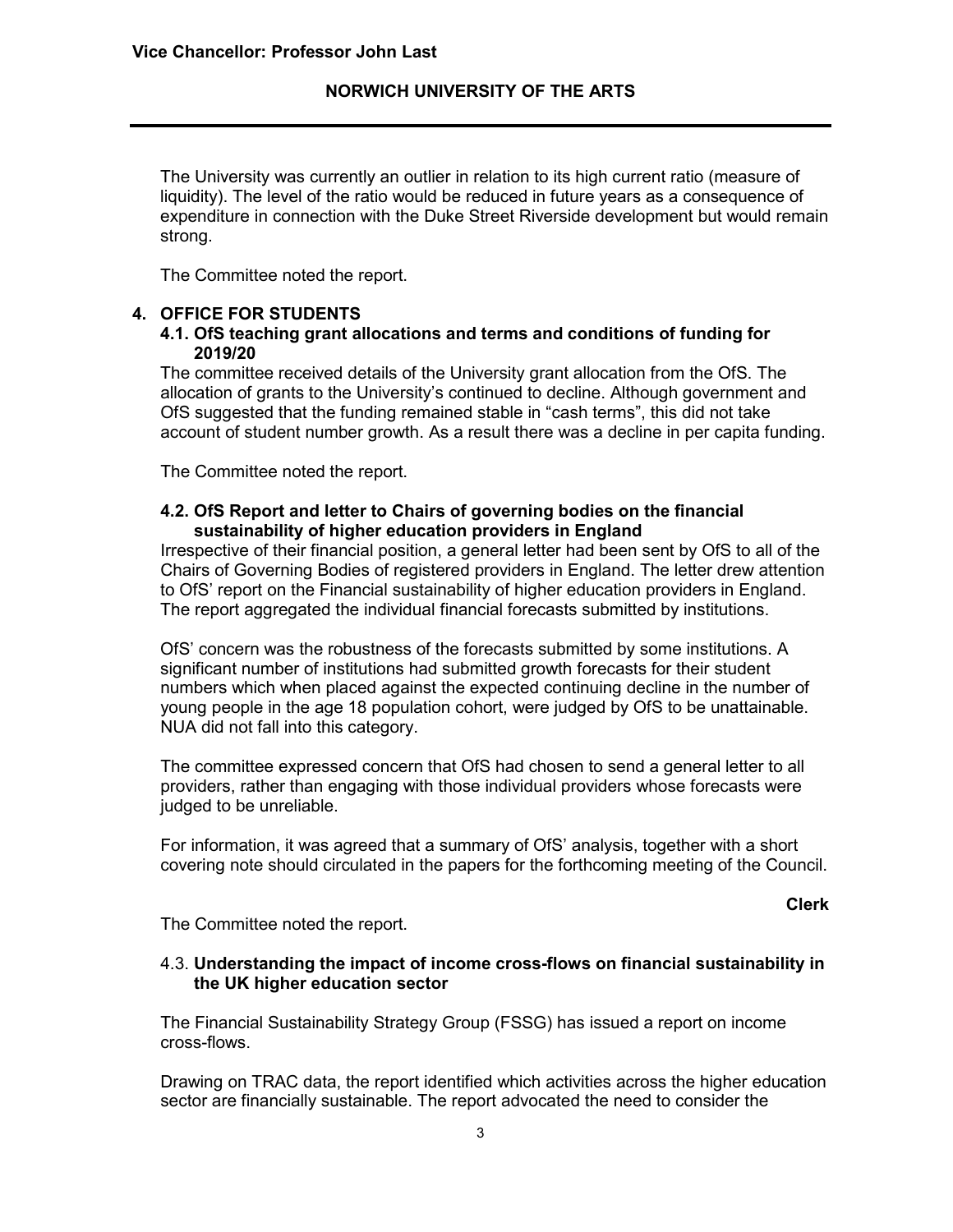sector's activities as a collective, rather than to focus on the financial sustainability of individual activities.

The Committee noted the report.

# **5. ESTATES**

# **5.1 Estates development**

The Committee received an oral report on the development of the University's estate.

Work on the Duke Street Riverside development was being progressed. To reduce the risk of a subsequent delay, a contract for the demolition of the existing structure and the removal of asbestos had been let.

Preparation for issuing the tender for the main construction contract was on-going. The invitation to tender was expected to be issued during the Summer, with a decision on a preferred contractor being made in autumn 2019.

A new boiler the Guntons building had been installed at turn of the current calendar year. Further boiler replacements were required for the Duke Street and St. George's buildings. Although the instillation of the new boilers would result in an additional cost, they offered greater operational efficiency. The typical pay-back period for a new boiler was 6 to 8 years. The working life of a new boiler being between 25 and 30 years.

#### **5.2 Estates metrics**

Drawing on data available on the Higher Education Statistical Agency's (HESA) website, the University had been able to reproduce and update the estates metrics, formerly issued annually by HEFCE.

The University had RAG (Red, Amber, Green) rated its performance for each of the metrics against its peer group. The RAG ratings confirmed the good condition of the University's estate.

The Committee noted the report.

#### **6. ANY OTHER BUSINESS**

There was no other business.

#### **7. DATE AND TIME OF THE NEXT MEETING**

It was confirmed that the next meeting of the Committee would take place on Monday 28 October 2019 commencing at 11.30 in Francis House.

#### **8. COMMITTEE EFFECTIVENESS**

The Committee considered the proposed checklist of effectiveness.

Committee noted its current terms of reference included the requirement to have an effective process "to approve the annual Capital works budget allocation as part of the budget." This was felt to unnecessary, and it was agreed that Council should be asked to approve a revision of the Committee's terms of reference, which omitted the requirement to approve the annual Capital work budget allocation.